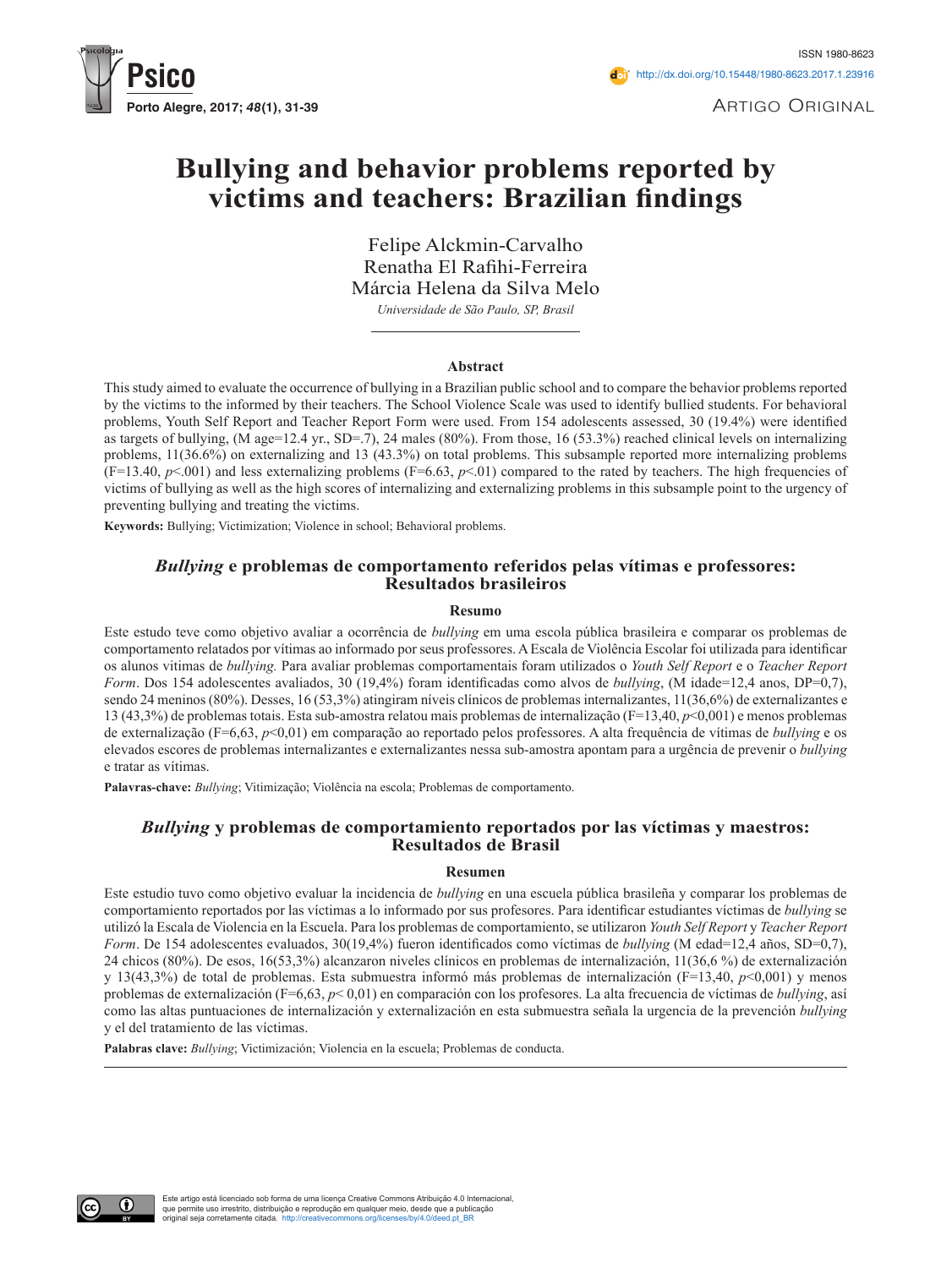Bullying is a type victimization, described as episodes of violence that occur repeatedly in a relation in which there is an imbalance of power between the victim and the aggressor, making it difficult for the individual intimidated to defend himself (Lopes Neto, 2005; Olweus, Limber, & Mihalic, 1999). Bullying behaviors may occur in physical or verbal forms. Directly by using nicknames, insults, racist and homophobic remarks and based on religious, physical, economic, social, cultural and political differences; and indirectely by exclusion or social isolation (Olweus et al., 1999). The term is inappropriate when the teasing is done in a friendly and playful way or when fights or disputes occur between two students of the same age range, physical condition and cognitive development. Such behaviors are understood as being usual in social interactions (Olweus et al., 1999).

Researchers have identified four different forms by which children and adolescents are involved in bullying: a) victims or targets of bullying, b) offenders or perpetrators, c) victims-aggressors and d) witnesses (Olweus et al., 1999). The targets of bullying may not have repertoire to react or stop the violence aimed at them. Generally, they tend to be less sociable, unsure, passive, withdrawn, anxious and may have few friends. Moreover, they show a low level of self-esteem. In some cases, the self-esteem of the victims is so low that they believe they deserve mistreatment (Lopes Neto, 2005; Ravens-Sieberer, Kökönyei, & Thomas, 2004).

Researchers also point out that being a target of bullying is associated with signs of psychiatric disorders such as post-traumatic stress disorders (Albuquerque, Williams, & D'Affonseca, 2013), anorexia and bulimia nervosa (George, 2013), or poor academic performance and truancy (Olweus et al., 1999; Sourander, Helstelä, Helenius, & Piha, 2000). Further, have been a target of bullying during childhood is associated with being subjected to physical violence (Björkqvist, Österman, & Berg, 2011) and unemployment for long periods in adulthood (Varhama & Björkqvist, 2005). Recent studies have also identified a strong association between having been a victim of bullying and suicidal ideation and suicide attempts. (eg Espelage & Holt, 2013). In addition, the literature has consistently shown that being bullied in childhood and adolescence is an important risk factor for several internalizing behavior problems, such as isolation, depression and anxiety (Alckmin-Carvalho, Izbicki, & Melo, 2014; Ledwell & King, 2013), and externalizing problems, such as aggressiveness (Vaillancourt, Brittain, McDougall, & Duku, 2013).

Questionnaires comprised by the Achenbach System of Empirically Based Assessment (ASEBA) have been widely used by different research groups around the world. The Child Behavior Checklist (CBCL), the Youth Self-Report (YSR) and Teacher's Report Form (TRF) are standardized questionnaires that are part of ASEBA system (Achenbach, & Rescorla, 2001). These instruments assess behavioral problems of children and adolescents from the perspective of different informants, as parents, youth and teachers. They are also one of the most used tools in mental health screening studies with children and adolescents in Brazil (eg: Paula, Miranda, & Bordin, 2010; Rocha, 2012).

ASEBA has recently been used to identify behavioral problems in children and adolescents involved in bullying, both in Brazil and in other countries. For example, Jiang, Walsh and Augimeri (2011) identified bullying behavior using item 16 of the CBCL ("The child is cruel, intimidating or does evil to others?"). The results showed that agressors had higher levels of externalizing behavior problems such as aggressive behaviors and breaking rules.

Albores-Gallo, Sauceda-Garcia, Ruiz-Velasco and Roque-Santiago (2011) used the BULL-S test (Ramírez, 2006) to identify children and adolescents (n=1,092) involved in bullying and the CBCL to assess their behavior problems. It was found that involvement in bullying situations was associated with the clinical behavior problems. Victims-aggressors were the ones who most presented difficulties such as oppositional behavior and ADHD indicators, followed by the offenders, who had internalizing behavioral problems, especially anxiety, and then by the victims, with clinical scores in the depression and anxiety scales. In this study, victims and victim-aggressor showed higher scores on opposition scales and of ADHD than the control group.

A longitudinal study with children (n=580) from 8 to 16 years old, using the CBCL and the YSR as a tool for screening behavioral problems, pointed that being victim of bullying in childhood was strongly associated with internalizing behavior problems at the age of 16, especially depression and anxiety (Sourander et al., 2000). A meta-analysis of 18 studies (involving approximately 14,000 students) on behavior problems of bullying victims found that internalizing problems happened before and after successive victimization (Reijntjes, Kamphuis, Prinzie, & Telch, 2010). This indicates that these behavior problems operate both as a risk factor for being victimized and are also maximized when the child is bullied at school. Findings of Zwierzynska, Wolke and Lereya (2013),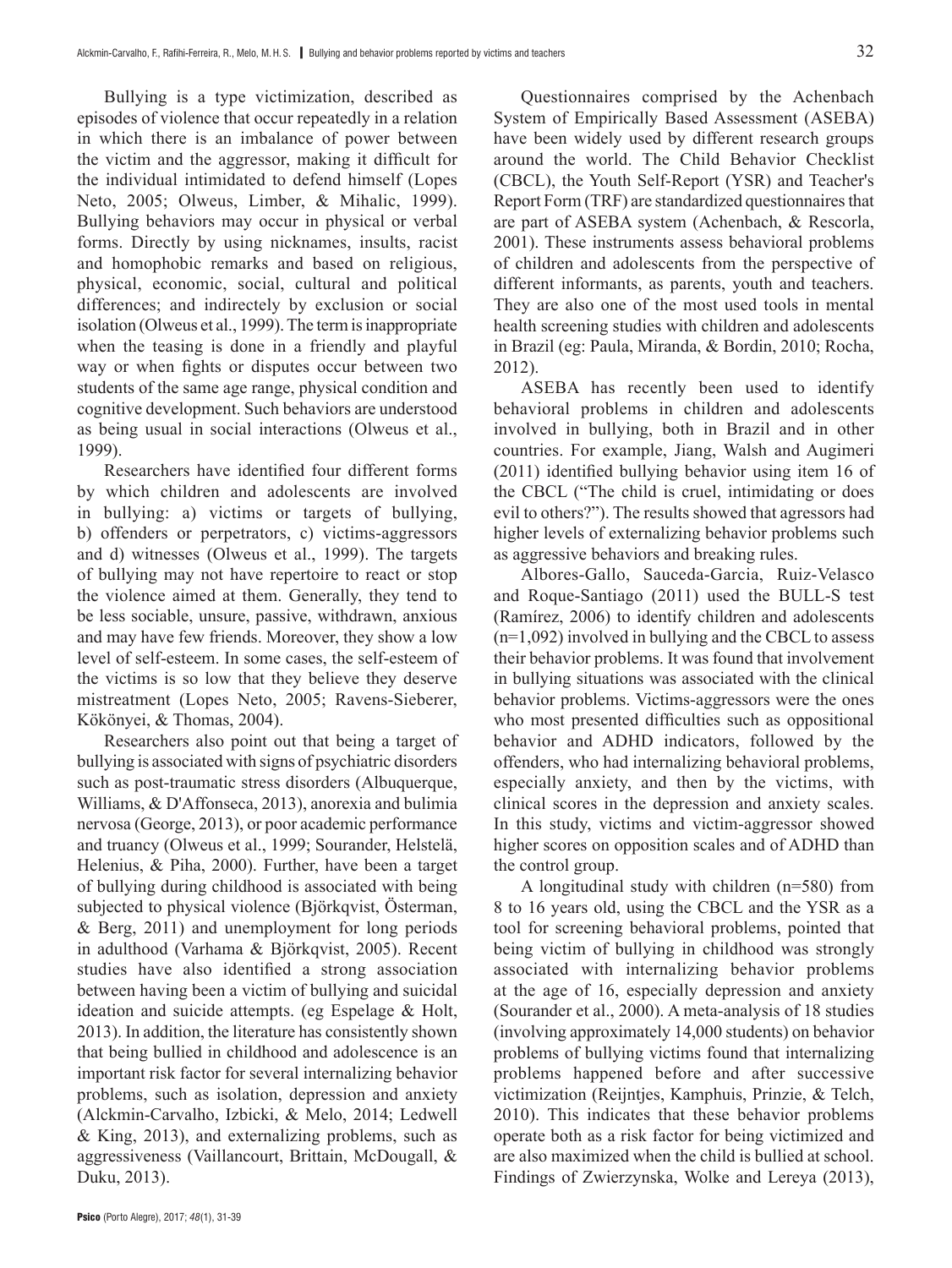in a sample of 3,962 Canadian children, point to the same trend.

Salbach-Andrae, Lenz and Lehmkuhl (2009) investigated the similarity of observer ratings by teachers, parents and children/adolescents on a group of children and adolescents sent to the psychiatric department of a children's hospital by their parents or by the school. The correlation in ratings found among the three groups of raters from TRF, the CBCL and YSR ranged from low to moderate. In general, parents reported more behavioral problems, followed by teachers and then by the students. Weaker correlations were found between teachers and students with low similarity in the total scores of behavior problems, especially in internalizing behavior problems such as depression, isolation and anxiety. Students reported fewer internalizing and externalizing problems than their teachers. According to the self-report the levels were in the normal range, and according to teachers, in the borderline or clinical range. Grigorenko, Geiser, Slobodskaya and Francis (2010) also found low correlation between teachers and 841 youngsters.

The studies on correlation among informants, outlined above, indicated consistent differences between youngsters' and teachers' perceptions. De Los Reyes (2011, 2013) pointed out that the most accepted explanations among researchers and clinicians about differences between the informants refer not only to variations in the way young people interact with their peers but also to the differences between the informant's perception of the adequacy (teachers and young people) of these behaviors in social interactions. Differences between informants may also be due to variations in age and ethnicity of the respondents as well as the type of behavior problem. In addition, the presence of depression and stress of raters seems to increase the discrepancy between them, as pointed out Youngstrom, Loeber and Stouthamer-Loeber (2000). De Los Reyes, Thomas, Goodman, and Kundey (2013) also found that parents and teachers' reports on child's behavior are biased when they consider that the child needs psychiatric care.

The literature indicates that knowing the behavior of children and adolescents in different contexts, especially in the family and at school, is essential to develop preventive actions and to provide appropriate treatment (De Los Reyes, 2013; Kerr, Lunkenheimer, & Olson, 2007; Rocha, Ferrari, & Silvares, 2011). However, there is a shortage of Brazilian studies using multiple raters in different contexts to assess behavioral problems.

Considering specifically the problems associated with bullying victimization, more accurate studies

of the convergence between reports seem to be relevant to produce a better understanding which can be consistently used to identify and reduce behavior problems in bullying targets. In addition, this knowledge can also be used to develop better social relations and higher levels of learning among students.

Research assessing behavior problems reported by victims of bullying and the convergences and divergences reported by their teachers are scarce in Brazil. We verified it in a search in the Scientific Electronic Library Online (Scielo) and the Electronic Psychology Journals Portal (PePSIC) during the first half of 2014. By combining the keywords "bullying + teachers" and "bullying + review", followed by "bullying  $+$  review" and "bullying  $+$ multiple informants", no issue comparing bullying victims pupils' reports with their teachers' account on behavioral problems was found in the available literature.

Considering the information gap mentioned above, this study aimed to compare the scores of behavioral problems reported by adolescent victims of bullying with the ones reported by their teachers and also to analyse the convergence and divergence consequences.

## **Method**

### **Participants**

154 adolescents aged between 12 and 14 years and enrolled in six different classes (2 from the 6th, 7th and 8th grades) of a public secondary school were assessed. Besides the students, two teachers also rated the children: the one in charge of Math courses and the other of Language education. Both teachers had been teaching in these classes for at least six months before the survey, being with the students for about 8 hours a week, which is the period of time necessary to have sufficient knowledge of the individual students according to the authors who developed the assessment method here used (Achenbach & Rescorla, 2001).

## **Ethical considerations**

The project was approved by the Ethics Committee at the University in the research was linked, in the process CEP/IP 210822, CAAE 04741913.3.0000.5561. The participants (institution, teenagers, parents and teachers) received information about the aims and methods of the study and sign the documents provided by the National Board of Health regarding research with human subjects. At the end of the study, a feedback interview with students, parents and teachers was held and that the results found in the study were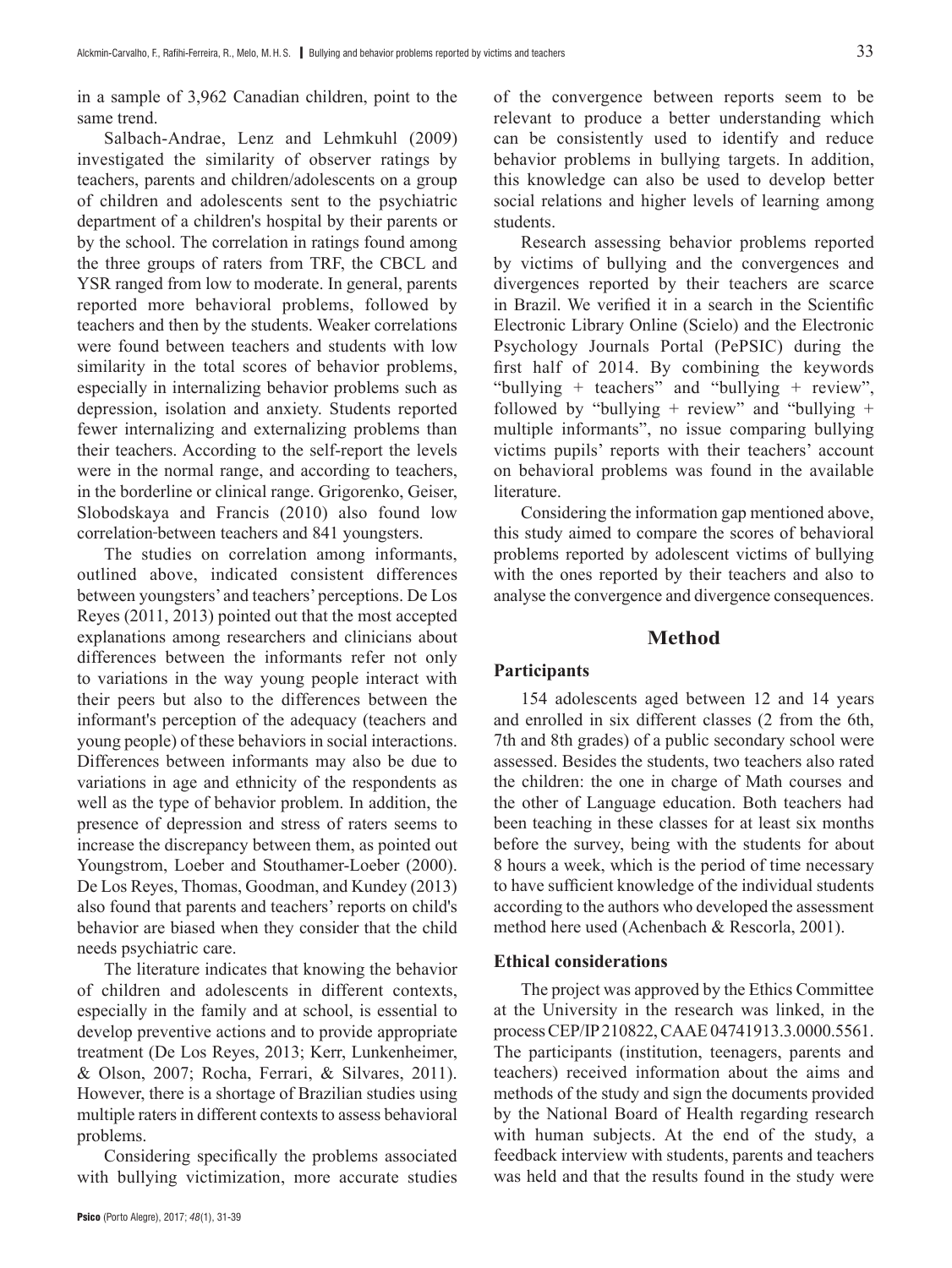properly informed. In addition, participants evaluated as targets of bullying were referred for counseling in clinical psychology school or other public health service.

### **Measures**

*School Violence Scale* – *Student version* (EVE) (Stelko-Pereira, 2012). Self-report scale in which the students are asked to answer 18 closed questions in relation to violence they have been involved in. The Likert scale comprises: no time, 1 or 2 times, 3 or 4 times, 5 or 6 times, 7 times or more). Evidence of adequate validity (content validity and internal consistency indicators) was verified in a sample of 2,668 Brazilian students from 6th to 9th grade of elementary school (Stelko-Pereira, Williams, & De Freitas, 2010). The Cronbach Alpha Coefficient for global scale and subscale ranged from .61 to .95, indicating that the frequency items of the instrument were consistent to evaluate different aspects of violence, providing an indicator of reliability or reliability to the instrument studied, based on the homogeneity of its items. Teenagers are considered victims of bullying when the scores are in two standard deviations above the class average.

*Youth Self Report* (YSR/11-18; Achenbach & Rescorla, 2001). A self-assessment screening tool which consists of two parts: the first evaluates the adaptive functioning and the second evaluates students' behavioral problems. The adolescent is oriented to quantify the behaviors presented in a scale of 0 to 2 points, which indicate: 0 – false item or behavior absent; 1 – partially true item or behavior sometimes presented; 2 – fairly true item or often presented behavior. The Brazilian version of the YSR was translated and validated (content, internal consistency and psychometric properties) in a sample of 540 Brazilian adolescents watched in mental health services and 2,836 non-referred adolescents, aged between 11 and 18 years, from four of the five Brazilian regions (Rocha, 2012). The internal consistency values found for the Brazilian sample are very similar to those reported in several countries, with Cronbach Alpha values ranging from .533 (Anxiety Problems) to .935 (Total Emotional / Behavioral Problems Scale). Scores of behavior problems can be classified into non-clinical (<60), borderline (between 60-63) and clinical  $($ >63).

*Teacher Report Form/6-18* (TRF/6-18) (Achenbach & Rescorla, 2001). The Behavioral Checklist for Teachers was developed to obtain teachers' reports on students behaviors aged 6-18 years. It is a screening instrument which consists of two parts: the first evaluates the adaptive functioning and the second evaluates students' behavioral problems. The teachers are oriented to quantify the students behaviors presented in a scale of 0 to 2 points, which indicate:  $0$  – false item or behavior absent;  $1$  – partially true item or behavior sometimes presented; 2 – fairly true item or often presented behavior. Till now, there are no psychometric studies testing the TRF cutoff points for Brazilians. For this reason, we used the American normative sample (Achenbach & Rescorla, 2001), that indicates the behavior problems can be classified into non-clinical (<60), borderline (between 60-63) and clinical  $($ >63).

### **Procedures**

The assessment was performed in classrooms with all the students present, with the exception of teachers who completed the TRF individually at school, during the working time, in a room made available for this purpose. The evaluations took place in two stages: in the first, teenagers were asked to answer to the EVE scale (Stelko-Pereira, 2012), designed to identify bullying; in the second, once bullied were identified, the victims had their behavioral profile assessed by YSR and TRF application.

## **Analysis**

Victims of bullying were identified from two standard deviations above the class average in EVE. The behavior problems mean/median scores were obtained and analyzed by the Assessment Data Manager software (ADM) used for ASEBA instruments correction. The inferential statistical analysis was performed using the *Statistical Package for Social Sciences* (SPSS), version 17. The difference in proportion of participants who reached clinical levels from self-report and the teachers' report was evaluated using the Z score test. The distribution of scores for internalizing and externalizing behavior problems presented normal distribution, verified by graphical analysis and by Shapiro-Wilk test. Thus, to compare the difference of the average reported by students and teachers, the Analyses of Variance (ANOVA) in repeated measures was used.

Subscales of behavior problems presented a non-parametric distribution which was also verified by graphical analysis and the Shapiro-Wilk test. The median and the maximum and minimum scores of data were verified. Once the same sample was assessed twice by different raters, the Wilcoxon-Z test was used. We have adopted the probability level of 95%  $(p<.05)$  for the rejection of the null hypothesis for every analysis.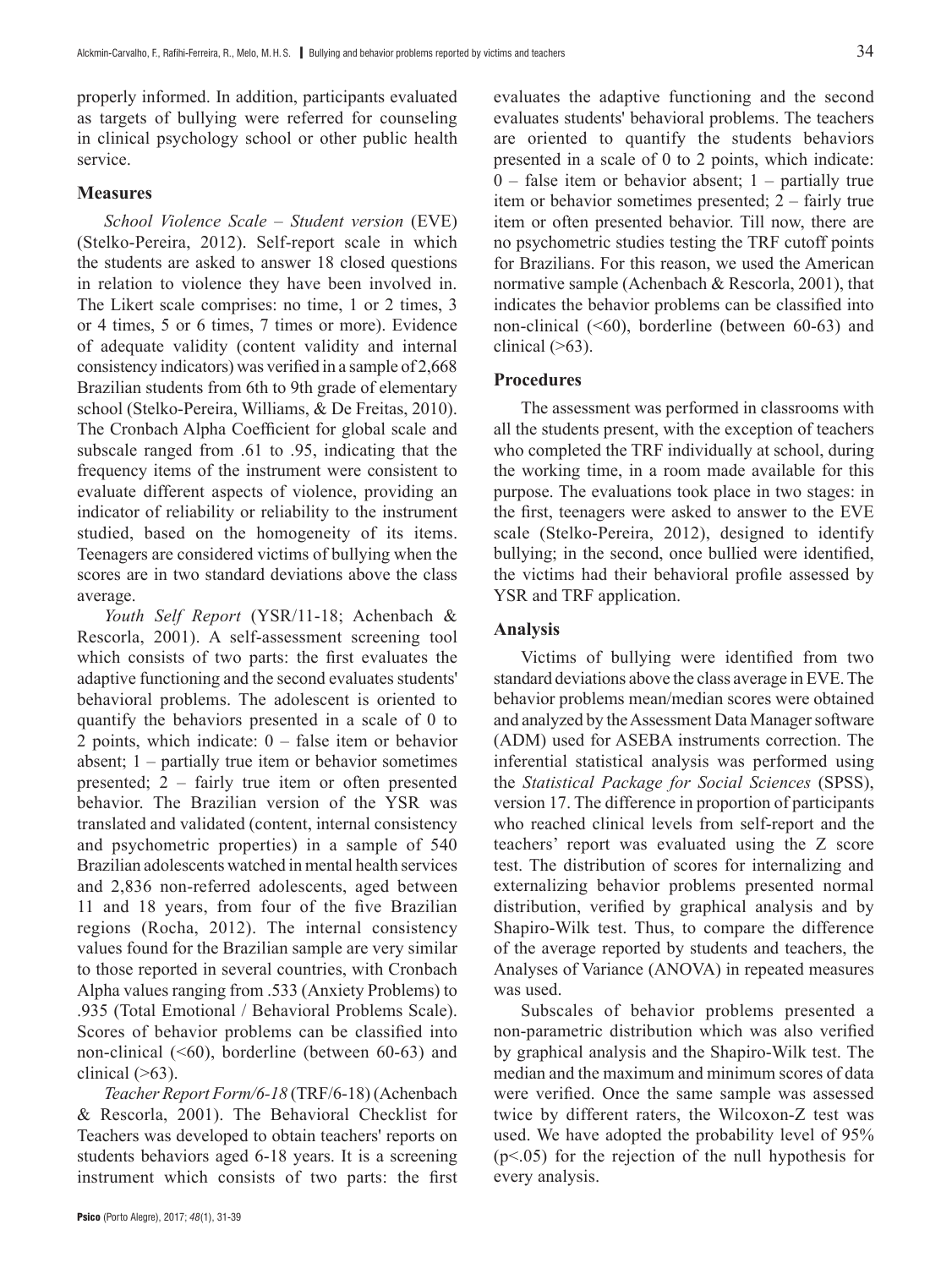## **Results**

We evaluated 154 adolescents, aged 12 to 14, from six different secondary classes located in a middle-income region of São Paulo City. Among these adolescents, 30 (19.4%) were identified as targets of bullying, 24 males (80%) and six female (20%), with an average age of 12.4 years (SD=.7). Their median household income was 2.6 Brazilian minimum wages, ranging between 1.4 and 5.1.<sup>1</sup>

Table 1 shows the proportion of adolescents classified in both clinical and non-clinical groups, according to the ratings of bullied students and their teachers.

In Internalizing Problems, students' ratings indicated a higher number of participants in the clinical range compared to reported by teachers (53.3% vs. 23.3%,  $Z=2.39$ ,  $p<01$ ). There were no significant differences in Externalizing Problems (36.6% vs 40%, Z=0.26, p < .79) nor in Total Problems (43.3% vs  $36.6\%$ ,  $Z=0.53$ ,  $p<0.59$ . Table 2 presents the average behavior problems assessed by teachers and students.

The median scores for internalizing behavior problems rated by teachers were lower than those reported by the 30 students identified as being bullied  $(F=13.40, p<0.001)$ . The mean for externalizing behavior problems rated by teachers was higher than the score rated by the victims  $(F=6.63$  and  $p<.01$ ). Table 3 presents the medians, maximum and minimum values of the scores of subscales of YSR and TRF.

Statistically significant differences were found between ratings by victims and teachers for Depression and Anxiety  $(Z=-4.011, p<0.001)$ , Somatic Complaints ( $Z=-4.092$ ,  $p<0.001$ ) and Thought Problems  $(Z=-1.895, p<0.65)$ . For other subscales, differences were not significant.

| TABLE 1                                                                                                   |  |
|-----------------------------------------------------------------------------------------------------------|--|
| Students bullied with clinical scores assessed by self-report and the report of their teachers $(n=30)$ . |  |

|              | Internalizing   |          |                          | Externalizing   |                 |                          | Total           |                 |                          |
|--------------|-----------------|----------|--------------------------|-----------------|-----------------|--------------------------|-----------------|-----------------|--------------------------|
|              | <b>Students</b> | Teachers |                          | <b>Students</b> | <b>Teachers</b> |                          | <b>Students</b> | <b>Teachers</b> | Z                        |
|              | (YSR)           | (TRF)    |                          | (YSR)           | (TRF)           | ∠                        | (YSR)           | (TRF)           |                          |
| Clinical     | 16(53.3)        | 7(23.3)  | $2.39*$                  | 11(36.6)        | 12(40)          | .26                      | 13(43.3)        | 11(36.6)        | .53                      |
| Non-clinical | 14(46.7)        | 23(76.7) | $2.39*$                  | 19(63.3)        | 18(60)          | .26                      | 17(56.7)        | 19(63.3)        | .53                      |
| Total        | 30(100)         | 30(100)  | $\overline{\phantom{m}}$ | 30(100)         | 30(100)         | $\overline{\phantom{0}}$ | 30(100)         | 30(100)         | $\overline{\phantom{m}}$ |

 $*$  p $< 0.05$ .

TABLE 2

Average internalizing and externalizing problem behavior assessed by bullying target students and their teachers (n=30).

| <b>Behavior Problems</b> | Informant | Mean | $Fd^{\rm a}$ | $Sd^{\mathfrak{b}}$ | $CI^c (95\%)$   |         |  |
|--------------------------|-----------|------|--------------|---------------------|-----------------|---------|--|
| Internalizing            | Student   | 58.6 | 66.2         | 1.3                 | $[54.6 - 62.6]$ | 13.40*  |  |
|                          | Teacher   | 50.7 | 64.4         | 1.4                 | $[48.0 - 53.5]$ |         |  |
| Externalizing            | Student   | 55.1 | 66.3         | 2.0                 | $[50.9 - 59.3]$ | $6.63*$ |  |
|                          | Teacher   | 58.4 | 64.8         |                     | $[54.8 - 61.9]$ |         |  |

<sup>a</sup> Freedom Degree; <sup>b</sup> Standard Deviation; <sup>c</sup> Confidence Interval; \* p< .05.

TABLE<sub>3</sub>

Median, maximum and minimum scores of syndromes scales according to the students bullied and to their teachers (n=30).

| <i><b>Syndrome Scales</b></i> | Students (YSR) |         |         | Teachers (TRF) |     |     |          |
|-------------------------------|----------------|---------|---------|----------------|-----|-----|----------|
|                               | Median         | $Max^a$ | $Min^b$ | Median         | Max | Min | Ζ        |
| Depression / Anxiety          | 64             | 79      | 50      | 52             | 71  | 50  | $-4.01*$ |
| Isolation                     | 56             | 79      | 50      | 56             | 74  | 50  | $-.91$   |
| Somatic Complaints            | 56             | 80      | 50      | 50             | 58  | 50  | $-4.09*$ |
| Social Issues                 | 57             | 75      | 50      | 57             | 68  | 50  | $-1.25$  |
| Thinking Problems             | 54             | 75      | 50      | 50             | 74  | 50  | $-1.89*$ |
| <b>Attention Problems</b>     | 53             | 77      | 50      | 56             | 69  | 50  | $-1.24$  |
| <b>Breaking Rules</b>         | 53             | 69      | 50      | 54             | 81  | 50  | $-.89$   |
| Aggressive Behavior           | 56             | 89      | 50      | 59             | 92  | 50  | $-.82$   |

<sup>a</sup> Maximum Value; <sup>b</sup> Minimum; \* p<.05.

<sup>1</sup> In 2014, when the research was done, the minimum wage "the national income defining the poverty line" was \$ 315. According to DIEESE, a statistic office, a family with 2.6 minimum wages income is classified in the medium lower level.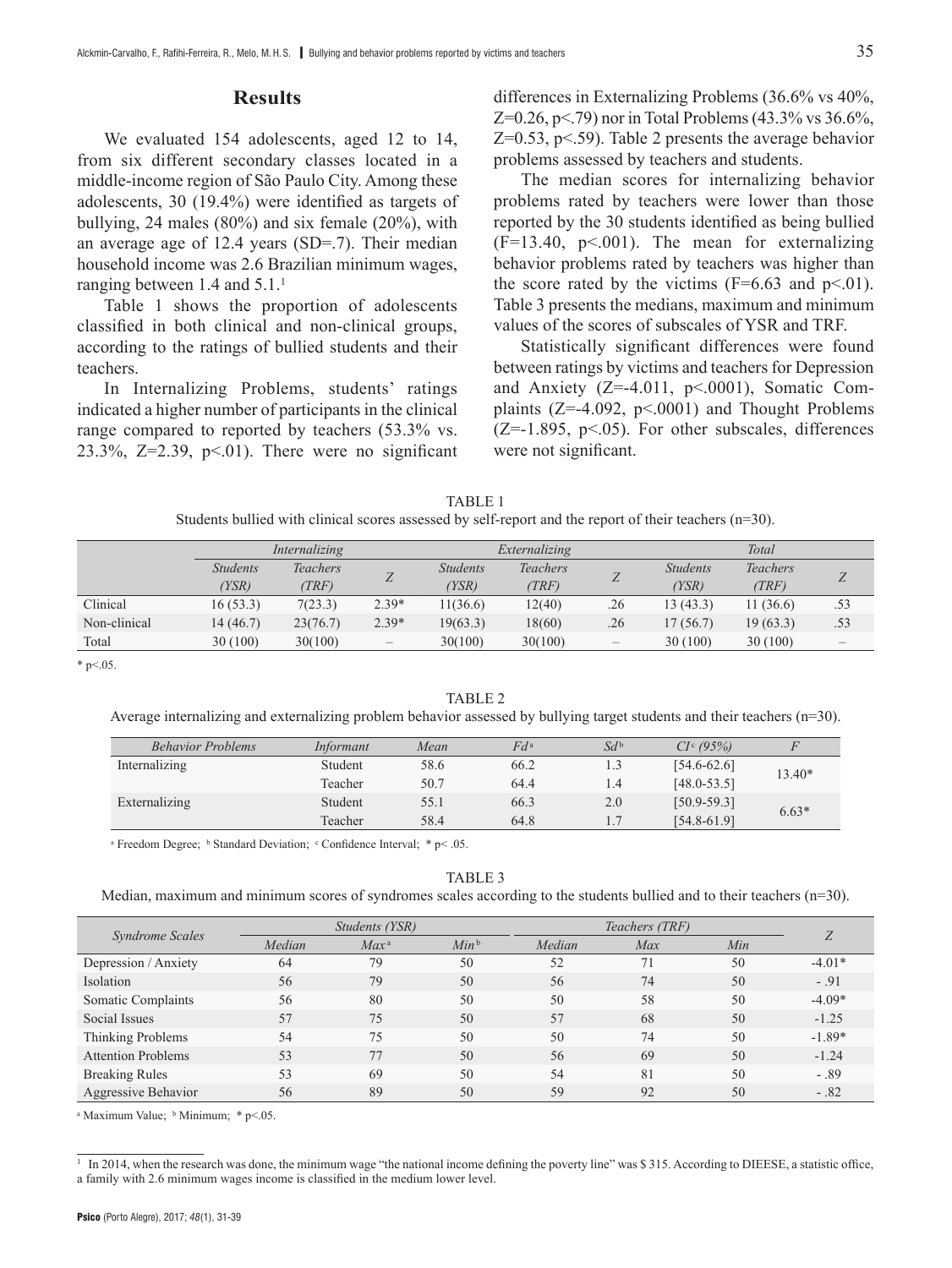## **Discussion**

This study compared the reports of teenagers and teachers concerning bullying and behavioral problems. Among the findings, stands out the large number of participants' victims of bullying (19.4%). This result corroborates the data found by Santos, Cabral-Xavier, Paiva and Leite-Cavalcanti (2014) that evaluated the prevalence of victims of bullying, using the Training and Mobility on Research (TMR), and found 23.6% of victims of bullying in a sample of 525 students aged 13 to 17 years in northern Brazil. In southern Brazil the study of Moura Cruz and Quevedo (2011) also found similar prevalence of 17.6% of victims of bullying among 1,075 students from 12 to 18 who answered the Kidscape questionnaire. However, unlike the results found in a study (Rech, Halpern, Tadesco, & Santos, 2013) also conducted in southern Brazil, where the prevalence of bullying victims was lower, with 10.2% among the 1,230 participants from 11 to 14 years who responded to Kidscape. These findings reinforce the universal nature of the problem, but one limitation of this type of comparison can be due to different definitions of bullying.

Targets of bullying often reached clinical scores on internalizing, externalizing and total behavior problems, according to themselves and to their teachers. This result corroborates the data that shows bullying related to behavioral problems (Albores-Gallo et al., 2011; Ledwell & King, 2013; Sourander et al, 2000; Vaillancourt et al., 2013), and that victim position is both a risk factor and a consequence of those problems (Reijntjes et al, 2010; Zwierzynska et al, 2013).

These results put in evidence the interaction patterns of the assessed group, confirming the importance of studies related to this subject, especially those aiming to reduce and prevent bullying at school. It is relevant to highlight that even though ASEBA tools were conceived for screening, not for diagnosis, the scores in clinical range indicate that those children need professional health care.

It was also found that teachers rated fewer internalizing behavior problems and more externalizing behavior problems compared to the ones reported by the victims, with statistically significant differences in both categories. This result is consistent with the findings of a national study in which the same tools were used for tracking victims and for the assessment of behavior problems in the sample (Alckmin-Carvalho, et al., 2014).

The findings of this study also corroborate the results of previous studies involving the broader population, showing that teachers tend to identify more

Psico (Porto Alegre), 2017; *48*(1), 31-39

externalizing behavior problems and less internalizing ones (eg Grigorenko et al, 2010; Salbach-Andrae et al, 2009). Due to the most frequent identification of externalizing behavioral problems reported by teachers, it is worth thinking about teacher's expectations of student's behavior, what they consider to be socially desirable (promoters of healthy neurological development) and yet, how students respond to the standards and demands of the school. It would seem likely that externalizing behavior problems are more easily observed by teachers because they interfere with the normal functioning of classes.

According to the same reasoning, teachers pay not enough attention to internalizing behavior problems because these are related to the students' behavioral repertoire deficit or, in other words, because their desirable behavior is emitted in low frequency. Moreover, these problems don't interfere with the normal functioning of classes and don't have influence on the student's performance. That is probably the reason it is harder for teachers to identify this kind of behavior in students. It also should be noted that high scores of internalizing behavior problems rated by the students may be underestimated since some students with lower levels of self-observation repertoire may not even realize they suffer from such things.

Studies have concentrated on the global analysis (internalizing, externalizing and total scores) of behavior problems and those comparing the 8 subscales of the assessment tool are less frequent. Considering that more specific evaluation is necessary, this study examined the differences among the behavior problem subscales scores. It was observed that the scores of depression and anxiety, somatic complaints and problems of thought, reported by students and teachers, reached statistically significant differences, most often being reported by victims. Alckmin-Carvalho, et al. (2014) found statistically significant differences in the subscales somatic complaints and problems of thought, but not in the subscale of depression and anxiety. The authors pointed out that the reduced size of the sample may have influenced the result. Thus, it points to the importance of research to seek a broader understanding of the differences and the development of strategies that help teachers to identify these difficulties in their students.

Even seen as inadequate, behavior problems play a role. They were selected and maintained in the behavioral repertoire because they produce consequences considered good or because they avoid aversive stimuli, and so doing, they have the tendency to be repeated in similar situations in the future (Todorov & Henriques, 2013). Although this relationship exists, it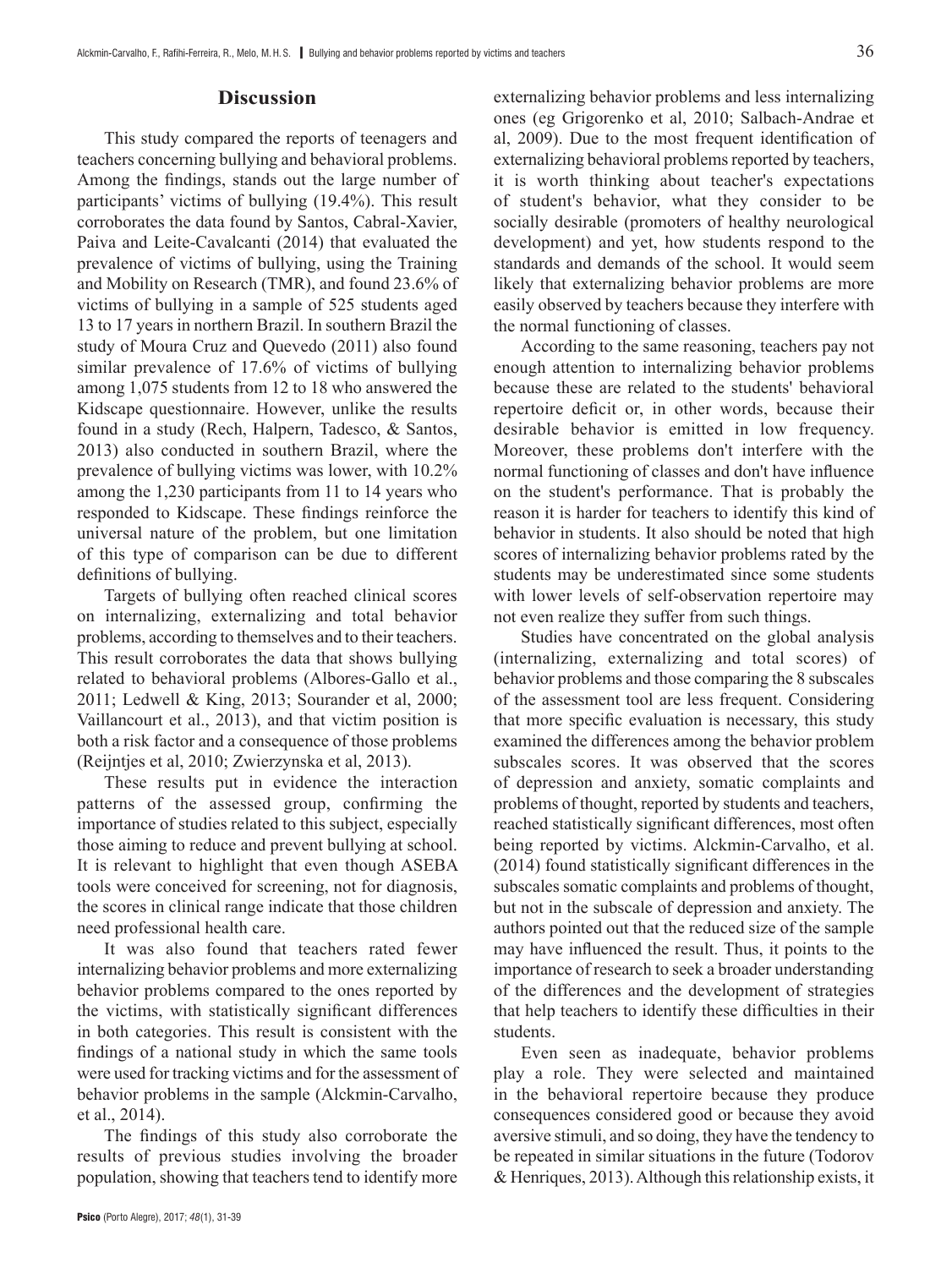is often difficult to describe the environmental variables that control the inappropriate behavior of students. In this sense, it is important to train teachers to identify not only the form of the responses as inadequate, but also its function to describe and manage the environmental variables that lead to behavior problems.

The educator's perceptions of students' behavior can have negative implications in their relationships (Del Prette & Del Prette, 2001) as well as a negative impact to their academic, emotional and social development (Dee, 2005; Luckner & Pianta, 2011; Rolland, 2012). Therefore, it is necessary to promote positive actions to improve social interactions in the benefit of those involved in a context where misbehavior and mistreatment occur.

The present study also found significant differences in the reports of teachers and students regarding students' behavior problems. Further studies would be necessary to investigate why these divergences happen and then create interventional strategies aimed at preventing or reducing behavioral problems associated with bullying.

In this sense, we suggest, for instance, to verify if those differences stem from the fact that the behavior reported by students had occurred inside or outside the school. In the first case, it would be because teachers are unable to identify these problems or because some behaviors, seen as problems, stem from teachers' expectations.

The analysis of the results here presented must consider the limits of this study. The TRF, used to assess behavioral problems in students, from the perspective of their teachers, is translated into Portuguese and has been used nationally. However, until now, there is no evidence of validity demonstrated for the Brazilian population. In addition, it is known that in Brazil, teachers are subjected to a series of adverse conditions in their daily life at school, such as high workload, low remuneration, large number of students per class. These conditions can produce stress and burnout in teachers, and, consequently, affect the assessment they make of their students.

Although it assesses the frequency of behavioral problems, it does not get the measure of the intensity or level of associated pain/impairment. Besides new research that tests the validity of the TRF, further studies using other tools to assess students' behavior problems from the perspective of teachers are recommended. Finally, along with the use of indirect behavior assessment tools such as self-report instruments and peer nomination report, we recommend the use of direct assessment instruments in order to produce more comprehensive evaluations.

It is noteworthy that the differences reported by raters should not be understood an error that requires a methodological resolution. Like De Los Reyes et al. (2013), it is assumed here that the differences between the raters are valuable since it tells us to look at the prospects, specific features and needs of each informant; in other words, one cannot know and intervene on the behavior of a child without making the same in relation to their physical and social environments that largely selects and retains its behavioral repertoire.

#### **Referências**

- Achenbach, T. M. & Rescorla, L. A. (2001). *Manual for the ASEBA School-Age Forms and Profiles*. Burlington, VT: University of Vermont, Research Center for Children, Youths, and Families.
- Albores-Gallo, L., Sauceda-García, J. M., Ruiz-Velasco, S., & Roque-Santiago, E. (2011). El acoso escolar (bullying) y su asociación con trastornos psiquiátricos en una muestra de escolares en México. *Salud Pública de México*, *53*(3), 220-227.<doi:10.1590/S0036-36342011000300006>
- Albuquerque, P. P. D., Williams, L. C. D. A., & D'Affonseca, S. M. (2013). Long term effects of bullying and posttraumatic stress disorder: a literature review. *Psicologia: Teoria e Pesquisa*, *29*(1), 91-98. [doi:10.1590/S0102-](doi:10.1590/S0102-37722013000100011) [37722013000100011](doi:10.1590/S0102-37722013000100011)
- Alckmin-Carvalho, F., Izbicki, S., & da Silva Melo, M. H. (2014). Problemas de comportamento segundo vítimas de bullying e seus professores. *Estudos e Pesquisas em Psicologia*, *14*(3), 834-853.
- Björkqvist, K., Österman, K., & Berg, P. (2011). Higher rates of victimization to physical abuse by adults found among victims of school bullying. *Psychological Reports*, *109*(1), 167-168.<doi:10.2466/02.07.11.16.PR0.109.4.167-168>
- Dee, T. S. (2005). A teacher like me: does race, ethnicity, or gender matter?. *The American Economic Review*, *95*(2), 158-165.<doi:10.1257/000282805774670446>
- De Los Reyes, A. (2011). Introduction to the special section: More than measurement error: Discovering meaning behind informant discrepancies in clinical assessments of children and adolescents. *Journal of Clinical Child & Adolescent Psychology*, *40*(1), 1-9.<doi:10.1080/15374416.2011.533405>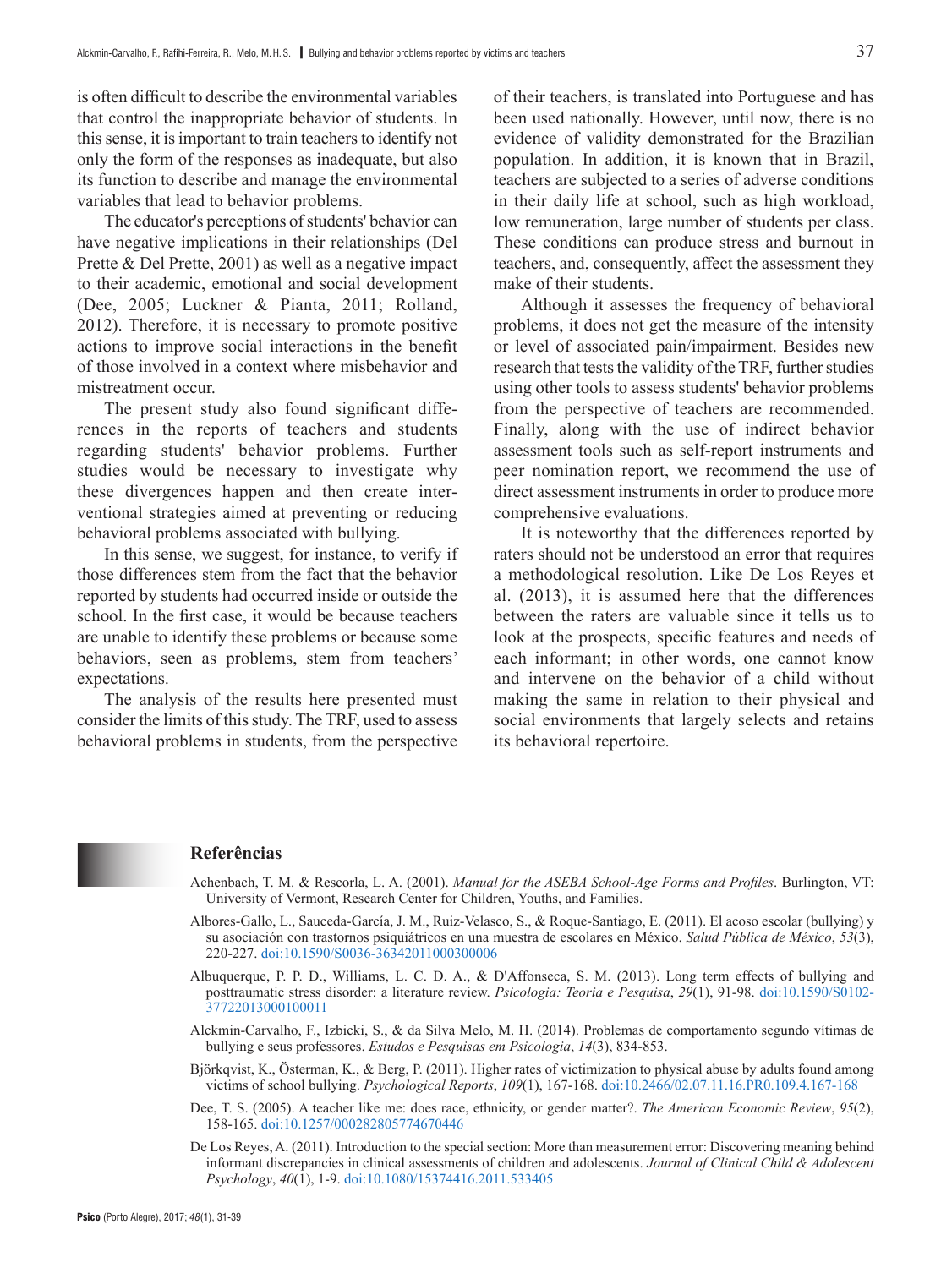- De Los Reyes, A. (2013). Strategic objectives for improving understanding of informant discrepancies in developmental psychopathology research. *Development and Psychopathology*, *25*(1), 669-682. <doi:10.1017/S0954579413000096>
- De Los Reyes, A., Thomas, S. A., Goodman, K. L., & Kundey, S. M. (2013). Principles underlying the use of multiple informants' reports. *Annual Review of Clinical Psychology*, *9*(2), 123-149.<doi:10.1146/annurev-clinpsy-050212-185617>
- Del Prette, Z. A. P. & Del Prette, A. (2001). *Psicologia das relações interpessoais: vivências para o trabalho em grupo*. Petrópolis, RJ: Vozes.
- Espelage, D. L. & Holt, M. K. (2013). Suicidal ideation and school bullying experiences after controlling for depression and delinquency. *Journal of Adolescent Health*, *53*(1), 27-31. <doi:10.1016/j.jadohealth.2012.09.017>
- George, M. (2013). Bullying increasingly listed as responsible for eating disorders. *British Journal of School Nursing, 8*(1), 45-55. <doi:10.12968/bjsn.2013.8.1.45>
- Grigorenko, E. L., Geiser, C., Slobodskaya, H. R., & Francis, D. J. (2010). Cross-informant symptoms from CBCL, TRF, and YSR: Trait and method variance in a normative sample of Russian youths. *Psychological Assessment*, *22*(4), 893-911.<doi:10.1037/a0020703>
- Jiang, D., Walsh, M., & Augimeri, L. K. (2011). The linkage between childhood bullying behaviour and future offending. *Criminal Behaviour and Mental Health*, 21(2), 128-135.<doi:10.1002/cbm.803>
- Kerr, D. C., Lunkenheimer, E. S., & Olson, S. L. (2007). Assessment of child problem behaviors by multiple informants: A longitudinal study from preschool to school entry. *Journal of Child Psychology and Psychiatry*, *48*(10), 967-975. <doi:10.1111/j.1469-7610.2007.01776.x>
- Ledwell, M. & King, V. (2013). Bullying and Internalizing Problems Gender Differences and the Buffering Role of Parental Communication. *Journal of Family Issues*, *34*(1), 792-803.<doi:10.1177/0192513X13491410>
- Lopes Neto, A. (2005). *Bullying*: Comportamento Agressivo entre Estudantes. *Jornal de Pediatria*, *81*(5), 164-172. <doi:10.1590/S0021-75572005000700006>
- Luckner, A. E. & Pianta, R. C. (2011). Teacher–student interactions in fifth grade classrooms: relations with children's peer behavior. *Journal of Applied Developmental Psychology*, *32*(5), 257-266.<doi:10.1016/j.appdev.2011.02.010>
- Moura, D.R., Cruz, A.C.N., & Quevedo, L.A. (2011). Prevalence and characteristics of school age bullying victims. *Jornal de Pediatria*, *87*(1), 19-23.<doi:10.2223/JPED.2042>
- Olweus, D., Limber, S., & Mihalic, S. F. (1999). Blueprints for violence prevention, book nine: *Bullying prevention program.* Boulder, Colorado, Editora: Center for the Study and Prevention of Violence.
- Paula, C. S., Miranda, C. T., & Bordin I. A. (2010). Saúde mental na infância e adolescência: revisão dos estudos epidemiológicos brasileiros. In E. Lauridsen-Ribeiro & W. Y. Tanaka (Eds.). *Atenção em saúde mental para crianças e adolescentes no SUS* (pp. 75-92). São Paulo: Editora Hucitec.
- Ramírez, F. C. (2006). Violencia y victimización entre escolares. El bullying: estrategias de identificación y elementos para la intervención a través del Test Bull-S. *Electronic Journal of Research in Educational Psychology*, *4*(2), 333-352.
- Ravens-Sieberer, U., Kökönyei, G., & Thomas C. (2004). School and health. In C. Currie, Gabhainn, S., Godeau, E., Roberts, C., Smith, R., Currie, D., & Picket, W. (Eds.). *Young people's health in context. Health Behavior in Schoolaged Children (HBSC) study: international report from the 2001/2002 survey* (pp. 184-196). Denmark: World Healt Organization.
- Rech, R. R., Halpern, R., Tedesco, A., & Santos, D. F. (2013). Prevalence and characteristics of victims and perpetrators of *bullying*. *Jornal de Pediatria*, *89*(2), 164-170.<doi:10.1016/J.Jped.2013.03.006>
- Reijntjes, A., Kamphuis, J. H., Prinzie, P., & Telch, M. J. (2010). Peer victimization and internalizing problems in children: a meta-analysis of longitudinal studies. *Child Abuse & Neglect*, *34*(4), 244-252. <doi:10.1016/j.chiabu.2009.07.009>
- Rolland, R. G. (2012). Synthesizing the evidence on classroom goal structures in middle and secondary schools a metaanalysis and narrative review. *Review of Educational Research*, *82*(4), 396-435. <doi:10.3102/ 0034654312464909>
- Rocha, M. M. (2012). *Autoavaliação de competências e problemas de comportamento entre adolescentes brasileiros: um estudo de validação do Inventário de Autoavaliação para Jovens (YSR/2001)*. Tese de Doutorado, Universidade de São Paulo, São Paulo, SP, Brasil.
- Rocha, M. M. D., Ferrari, R. A., & Silvares, E. F. D. M. (2011). Padrões de convergência entre múltiplos informantes na avaliação dos problemas comportamentais de adolescentes: implicações clínicas. *Estudos e Pesquisas em Psicologia*, *11*(3), 948-964.
- Santos, J.A., Cabral-Xavier, A.F., Paiva, S.M., & Leite-Cavalcanti, A. (2014). The prevalence and types of bullying in 13 to 17 year-old Brazilian schoolchildren. *Revista de Salud Pública*, *16*(2), 173-183.<doi:10.15446/rsap.v16n2.30302>
- Salbach-Andrae, H., Lenz, K., & Lehmkuhl, U. (2009). Patterns of agreement among parent, teacher and youth ratings in a referred sample. *European Psychiatry*, *24*(5), 345-351.<doi:10.1016/j.eurpsy.2008.07.008>
- Sourander, A., Helstelä, L., Helenius, H., & Piha, J. (2000). Persistence of bullying from childhood to adolescence a longitudinal 8-year follow-up study. *Child Abuse & Neglect*, *24*(7), 873-881. [doi:10.1016/S0145-2134\(00\)00146-0](doi:10.1016/S0145-2134(00)00146-0)
- Stelko-Pereira, A. C. (2012). *Avaliação de um programa preventivo de violência escolar: planejamento, implantação e eficácia* Tese de Doutorado, Universidade Federal de São Carlos, São Carlos, SP, Brasil.
- Stelko-Pereira, A. C., [Williams, L. C. A.](http://lattes.cnpq.br/6962646759651464), & Freitas, L. C. (2010). Validade e consistência interna do Questionário de Prevalência de Violência Escolar: Versão Estudantes. *Avaliação Psicológica*, *9*(3), 403-411. [doi:10.11144/](doi:10.11144/javerianacali.PPSI14-1.ebsv) [javerianacali.PPSI14-1.ebsv](doi:10.11144/javerianacali.PPSI14-1.ebsv)